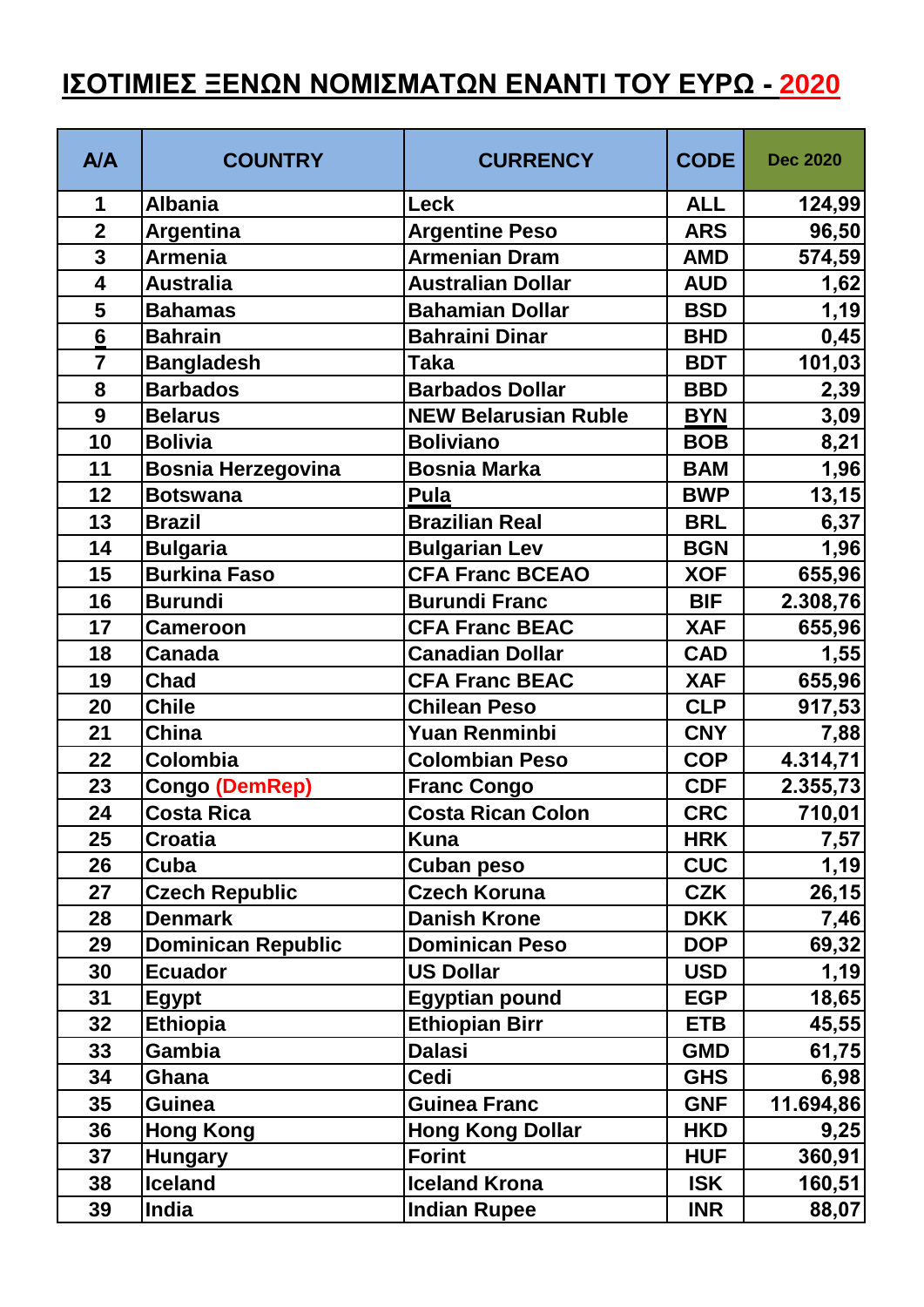| <b>A/A</b> | <b>COUNTRY</b>     | <b>CURRENCY</b>           | <b>CODE</b> | <b>Dec 2020</b> |
|------------|--------------------|---------------------------|-------------|-----------------|
| 40         | Indonesia          | <b>Rupiah</b>             | <b>IDR</b>  | 16.832,98       |
| 41         | Iran               | <b>Iranian Rial</b>       | <b>IRR</b>  | 49.624,18       |
| 42         | <b>Israel</b>      | <b>New Israeli Shekel</b> | <b>ILS</b>  | 4,00            |
| 43         | <b>Jamaica</b>     | <b>Jamaican Dollar</b>    | <b>JMD</b>  | 175,45          |
| 44         | Japan              | <b>Japanese Yen</b>       | <b>JPY</b>  | 123,47          |
| 45         | Jordan             | <b>Jordanian Dinar</b>    | <b>JOD</b>  | 0,85            |
| 46         | <b>Kazakhstan</b>  | <b>Tenge</b>              | <b>KZT</b>  | 508,38          |
| 47         | Kenya              | <b>Kenyan Shilling</b>    | <b>KES</b>  | 131,16          |
| 48         | <b>Kuwait</b>      | <b>Kuwaiti Dinar</b>      | <b>KWD</b>  | 0,36            |
| 49         | Lebanon            | <b>Lebanese Pound</b>     | <b>LBP</b>  | 1.798,34        |
| 50         | Libya              | <b>Libyan Dinar</b>       | <b>LYD</b>  | 1,61            |
| 51         | <b>Madagascar</b>  | <b>Malagasy Ariary</b>    | <b>MGA</b>  | 4.636,35        |
| 52         | <b>Malawi</b>      | <b>Kwacha</b>             | <b>MWK</b>  | 912,35          |
| 53         | <b>Malaysia</b>    | <b>Malaysian Ringgit</b>  | <b>MYR</b>  | 4,86            |
| 54         | <b>Maldive Is.</b> | <b>Rufiyaa</b>            | <b>MVR</b>  | 18,38           |
| 55         | <b>Mauritania</b>  | Ouguiya                   | <b>MRU</b>  | 45,67           |
| 56         | <b>Mauritius</b>   | <b>Maur Rupee</b>         | <b>MUR</b>  | 47,77           |
| 57         | <b>Mexico</b>      | <b>Mexican Peso</b>       | <b>MXN</b>  | 23,86           |
| 58         | <b>Moldova</b>     | <b>Moldovan Leu</b>       | <b>MDL</b>  | 20,52           |
| 59         | <b>Mongolia</b>    | <b>Tugrik</b>             | <b>MNT</b>  | 3.358,29        |
| 60         | <b>Morocco</b>     | <b>Moroccan Dirham</b>    | <b>MAD</b>  | 10,79           |
| 61         | <b>Mozambique</b>  | <b>Meticai</b>            | <b>MZN</b>  | 88,49           |
| 62         | <b>Namibia</b>     | <b>Namibian Dollar</b>    | <b>NAD</b>  | 18, 13          |
| 63         | <b>Nepal</b>       | <b>Nepalese Rupee</b>     | <b>NPR</b>  | 141,58          |
| 64         | <b>New Zealand</b> | <b>New Zealand Dollar</b> | <b>NZD</b>  | 1,70            |
| 65         | Nicaragua          | <b>Cordoba Oro</b>        | <b>NIO</b>  | 41,53           |
| 66         | <b>Niger Rep</b>   | <b>CFA Franc BCEAO</b>    | <b>XOF</b>  | 655,96          |
| 67         | <b>Nigeria</b>     | <b>Naira</b>              | <b>NGN</b>  | 450,15          |
| 68         | <b>Norway</b>      | <b>Norwegian Krone</b>    | <b>NOK</b>  | 10,56           |
| 69         | Oman               | <b>Rial Omani</b>         | <b>OMR</b>  | 0,46            |
| 70         | <b>Pakistan</b>    | <b>Pakistan Rupee</b>     | <b>PKR</b>  | 190,17          |
| 71         | <b>Panama</b>      | <b>Balboa</b>             | <b>PAB</b>  | 1,19            |
| 72         | <b>Peru</b>        | <b>Nuevo Sol</b>          | <b>PEN</b>  | 4,30            |
| 73         | Philippines        | <b>Philippine Peso</b>    | <b>PHP</b>  | 57,39           |
| 74         | <b>Poland</b>      | <b>Zloty</b>              | <b>PLN</b>  | 4,48            |
| 75         | Qatar              | <b>Qatari Riyal</b>       | QAR         | 4,34            |
| 76         | Romania            | <b>New Leu</b>            | <b>RON</b>  | 4,87            |
| 77         | <b>Russia</b>      | <b>Russian Ruble</b>      | <b>RUB</b>  | 90,41           |
| 78         | Rwanda             | <b>Rwanda Franc</b>       | <b>RWF</b>  | 1.178,23        |
| 79         | Saudi Arabia       | <b>Saudi Riyal</b>        | <b>SAR</b>  | 4,47            |
| 80         | <b>Senegal</b>     | <b>CFA Franc BCEAO</b>    | <b>XOF</b>  | 655,96          |
| 81         | <b>Serbia</b>      | <b>Dinar</b>              | <b>RSD</b>  | 117,93          |